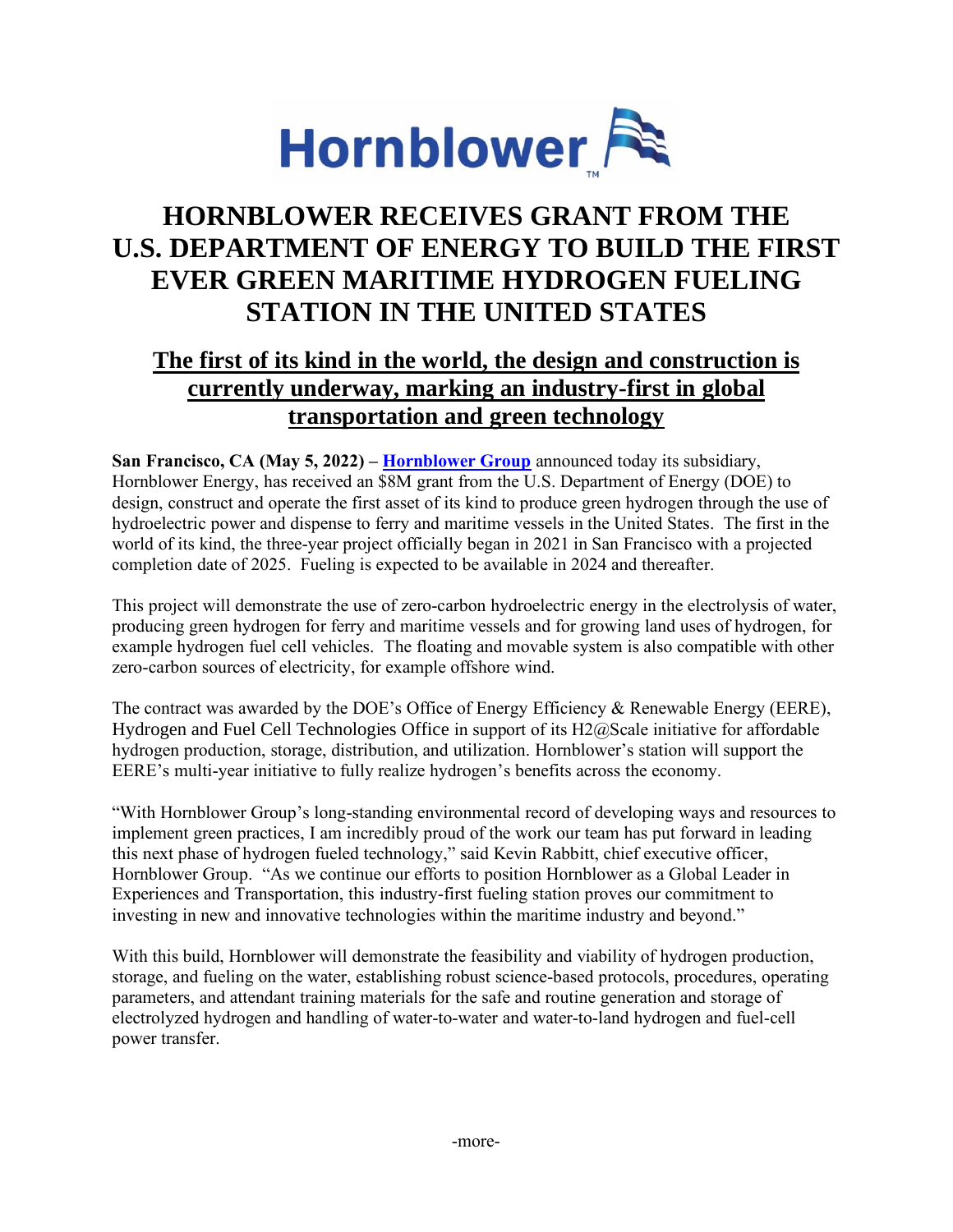Over the last fifteen years, Hornblower has been at the forefront of implementing environmentally conscious, emissions-reducing solutions across a wide range of propulsion systems and energy inputs, including hybrid, hybrid-electric, all-electric, efficient engine, biofuels, and hydrogen.

"Hydrogen technology will very likely play an important role in zero-emission energy efforts for years to come, and while this new project is uncharted territory for the entire industry, Hornblower is dedicated to sustainable practices both on land and on the water," said Cameron Clark, chief strategy and business development officer at Hornblower Group. "With a global fleet of more than 200 vessels with additional vehicle and bus operations, this new undertaking builds upon our broad category of results-oriented consultation and operational services and environmental engagement. We appreciate the leadership and support from the DOE in demonstrating and supporting promising green energy projects like ours."

Public sector entities behind the project include Sandia National Laboratories and the Port of San Francisco. Private sector collaborating vendors include Air Liquide, BayoTech Group, Nel Hydrogen, Inc. and Glosten.

"The Port of San Francisco is excited to partner with Hornblower on this important project to demonstrate how new green technology will shape the future of the maritime industry," said Elaine Forbes, Executive Director of the Port of San Francisco. "Promoting the use of hydrogen fuel to power the movement of people and goods, across our beloved Bay and waters far from our shores, will reduce our dependence on fossil fuels and a key tool to helping to fight climate change."

"As the shipping industry navigates the transition from fossil fuels to zero-emission fuels, I'm confident hydrogen will play an essential role," said Michael Koonce, BayoTech's President. "We're proud to support Hornblower in this groundbreaking project with our unique high-capacity, compact hydrogen storage modules."

This project will demonstrate a first-of-its kind hydrogen production, storage and fueling capabilities of up to 530 kg of hydrogen per day. An integrated system of green hydrogen production via water electrolysis and hydrogen power generation via fuel cell—both mounted on the floating station—will bring commercial hydrogen technology to the maritime industry. Hydrogen vessels currently under development and expected to be operating in San Francisco Bay—such as the *Sea Change* and Hornblower's own *Discover Zero*—will greatly benefit from having a secure and affordable supply of green hydrogen. The project will leverage maritime users to stimulate a renewable maritime hydrogen ecosystem along San Francisco Bay, serving as a blueprint for safely establishing maritime station-based renewable power.

Hornblower's environmental and technology accomplishments include establishing the first passenger maritime installation of Selective Catalytic Converters (SCR) to reduce nitrogen oxide (NOx) emissions in 2007, the first hybrid vessel(s) to incorporate multiple sources of renewable electric power including solar and wind in 2008, the country's first all-electric ferry in conjunction with the Alabama Department of Transportation, the first all-electric passenger ferry system in the United States, and the design and delivery of newly constructed 350-passenger ferries for the NYC Ferry system with Tier 4 engines in April 2020.